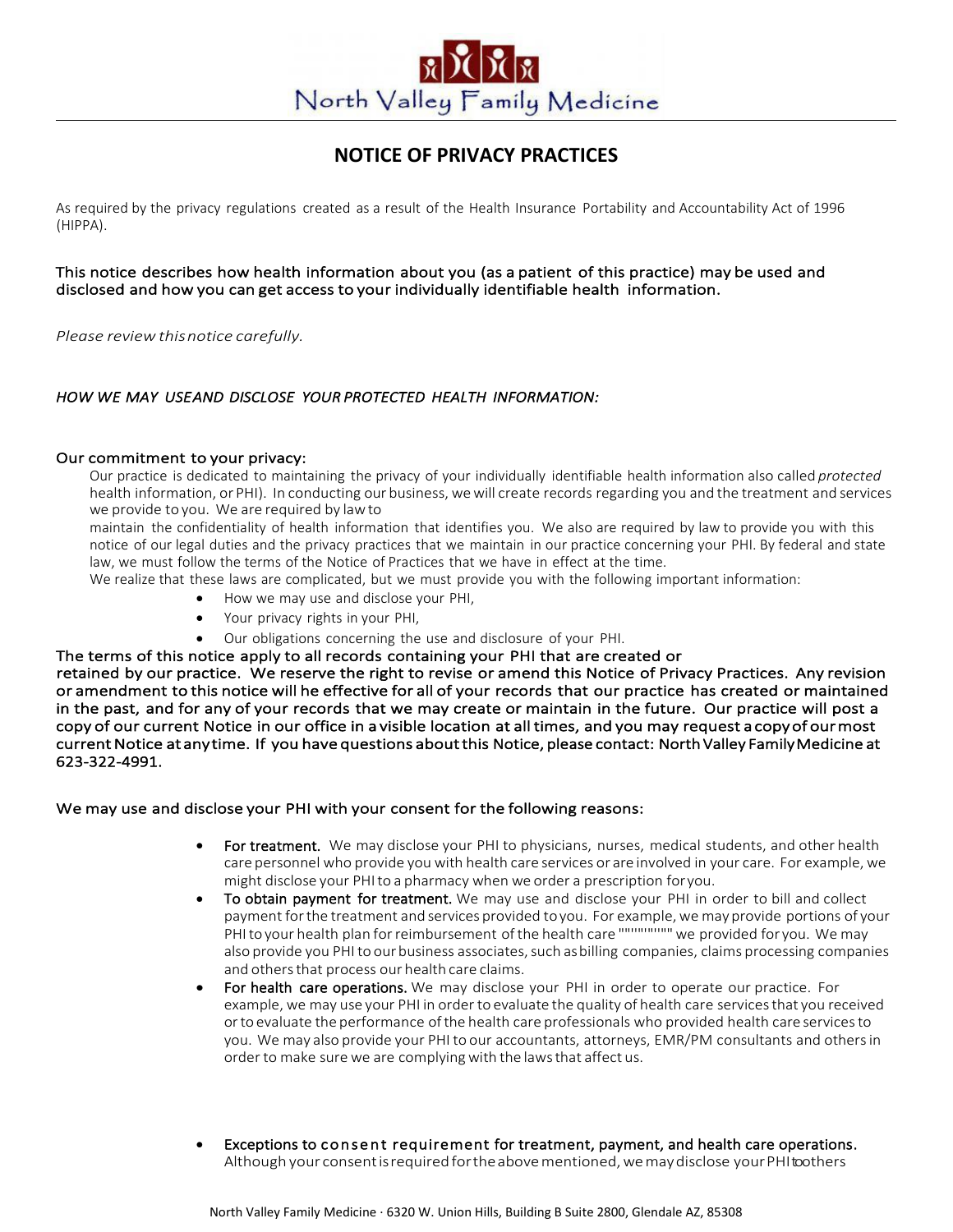

withoutyourconsentincertainsituations. Forexample,yourconsent isnotrequired ifyouneed emergencytreatment, aslongaswetrytogetyour consentafter treatment,orifwetrytogetyour consentbut youareunabletocommunicatewithuse(for example,ifyouareunconsciousorinsevere pain)andwethinkyouwouldconsentifyou were abletodoso.

## Certain Uses and Disclosures Do Not Require Your Consent. We may use and disclose your PHI without your consent or authorization for the following reasons:

- When a disclosure is required by federal, state or local law, judicial or administrative proceedings or law enforcement. For example, we make disclosures whenalawrequiresthatwereport informationtogovernmentagenciesandlaw enforcement personnel about victims of abuse, neglect, or domestic violence; when dealing withgunshotandotherwounds;orwhenorderedinajudicialor administrativeproceeding.
- For public health activities. For example, we report information about births, deaths, and various diseases, to government officialsin charge of collecting that information, and we provide coroners, medical examiners, and funeral directors necessary information relating to an individual's death.
- For health oversight activities. For example, we will provide information to assist the government when it conducts an investigation orinspection of a health care provider or organization.
- For purposes of organ donation. We may notify organ procurement organizations to assist them in organ,eye,ortissuedonationandtransplants.
- For research purposes. In certain circumstances, we may provide your PHI in order to conduct medical research.
- To avoid harm. In order to avoid a serious threat to the health and safety or a person of the public, we may provide your PHIto lawenforcement personnel or persons able to prevent or lessen such harm.
- For specific government functions. We may disclose PHI of military personnel and veterans in certain situations. And we may disclose PHIfor national security purposes, such as protecting the president of the United States or conducting intelligence operations.
- For workers' compensation. We may provide your PHI in order to comply with workers' compensation laws.
- Appointment reminders and health-related benefit or services. We may use yourPHItoprovide appointmentremindersorgiveyouinformationabouttreatment alternatives,clinicalresearchstudies,or otherhealthcareservicesorbenefitsthatwe offer.

## *USES AND DISCLOSURES WHICH REQUIRE YOU TO HAVE THE OPPORTUNITY TO OBJECT*

• Disclosures to family, friends, or others. We may provide your PHI to a family member,friend,or other person that you indicate is involved in your care or the payment for your health care, unless you objectinwholeorinpart. Theopportunity toconsentmay be obtained retroactively in emergency situations.

All Other Uses and Disclosures Require Your Prior Written Authorization. In any other situation not described in sections above, we will ask for your written authorization before using or disclosing anyof your PHI. If you choose to sign an authorization to disclose your PHI, you can laterrevoke that authorization in writing to stop any future uses and disclosures (to the extent that we have not taken any action relying onthe authorization).

## WHAT RIGHTS YOU HAVE REGARDING YOUR PHI

You have the following rights with respect to your PHI: